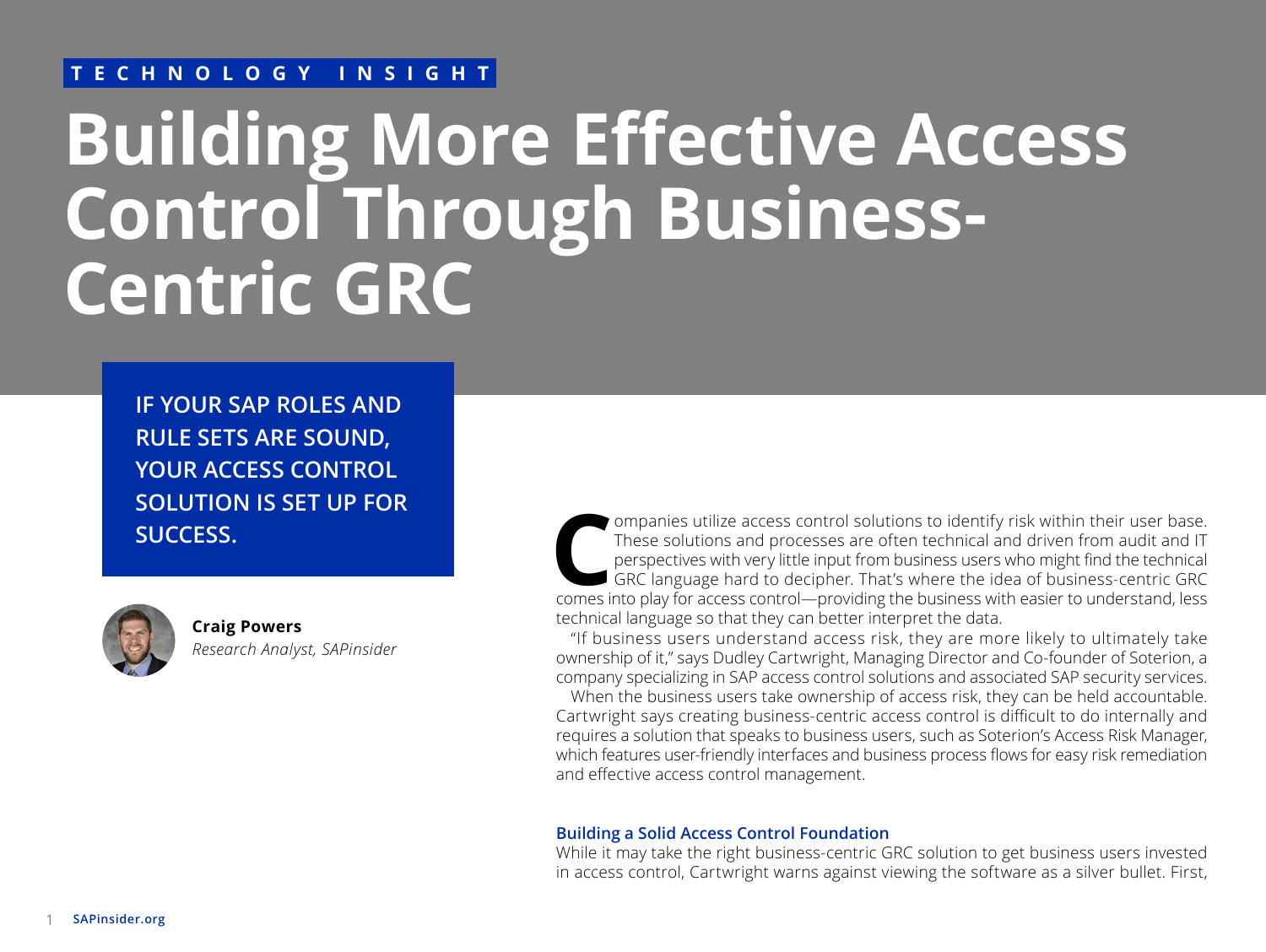

correcting the SAP role design within SAP must be done to optimize any technology investment. Once the SAP roles are in place, companies must then ensure their GRC rule set is customized to align with their unique access and risk requirements.

If your SAP roles and rule sets are sound, your access control solution is set up for success. The question then becomes: How do you measure success in access control? Cartwright says it should be measured by how well business users carry out access risk management activities. That again emphasizes the need for having business user engagement.

"A lot of companies implement GRC solutions, and business users need to perform certain of these GRC functions, but they understand very little about GRC itself," explains Cartwright. "They complete the tasks to tick an audit box rather than to address a specific need within the organization."

#### **Top Access Control Requirements and Strategies**

What are organizations looking to achieve with an access control solution? First, says Cartwright, they need to ensure that their SAP systems are secure, often driven by internal and external audits. These audits seek to monitor if people are

# **KEY TAKEAWAYS**

Business-centric access control engages business  $\frac{1}{2}$ users in the access risk management process to help align access better with business needs.



SAP role clean-up and GRC rule set customization are vital foundational elements to a successful access control solution.



Companies can significantly reduce access risk and access overallocation through greater business involvement in access control.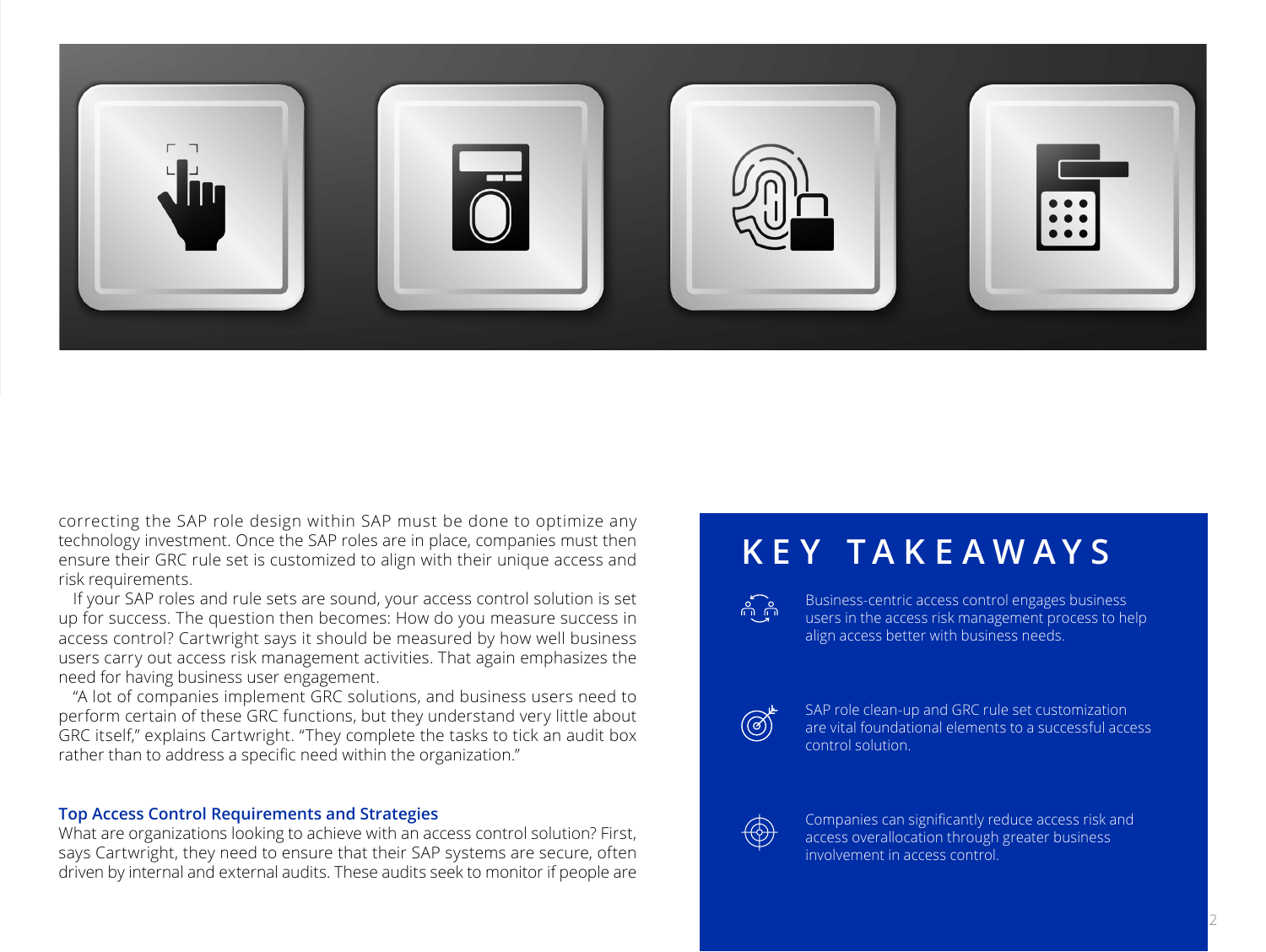### **COMPANY SNAPSHOT**



# **SOTERION**

Soterion focuses on building business-centric GRC solutions that enhance business accountability of risk within SAP systems. Soterion provides GRC solutions that work on-premise, hosted, or through managed services based on an organization's needs.

assigned appropriate access and determine fraud risk associated with improper access.

Companies are also concerned about improving efficiencies of their SAP user provisioning processes and making it easier to manage authorizations. The goal is to get business users to perform compliance tasks and access risk management activities much more efficiently.

Complying with regulations is also a top priority for implementing access control processes and solutions. This requirement is particularly important for data privacy.

"There is an incredible amount of sensitive personal data in SAP," says Cartwright. "Understanding where that data resides and who has access to it is important—especially when complying with data privacy regulations."

Finally, Cartwright says companies see the need to move access risk responsibility away from IT departments and to business users. This shift means moving beyond using GRC solutions solely as back-end tools and becoming more business-centric in managing access risk, as he has described previously.

To accomplish these objectives, companies are looking at streamlining provisioning processes and utilizing automation to improve efficiencies. One example is using a password self-service application that enables end-users to automatically reset their passwords, which will help to reduce support costs.

#### **Benefits of Business-Centric Access Control**

Cartwright says his clients tend to use KPIs that measure how much access risk is in their systems and if GRC solutions improve the audit process from year to year.

He has seen organizations reduce access risk by as much as 80%, significantly minimizing the potential for fraud. One way businesscentric access control reduces risk is that business users make informed decisions as to whether their users need specific SAP access or whether it poses too significant a risk to the organization. This informed decision-making process results in only assigning only appropriate access to the users, which reduces the potential for fraud in the organization.

"By aligning access with what users are doing, you tend to reduce overallocated access, which is common in SAP," says Cartwright. "As people move around an organization, they inherently are given more access as time goes by."